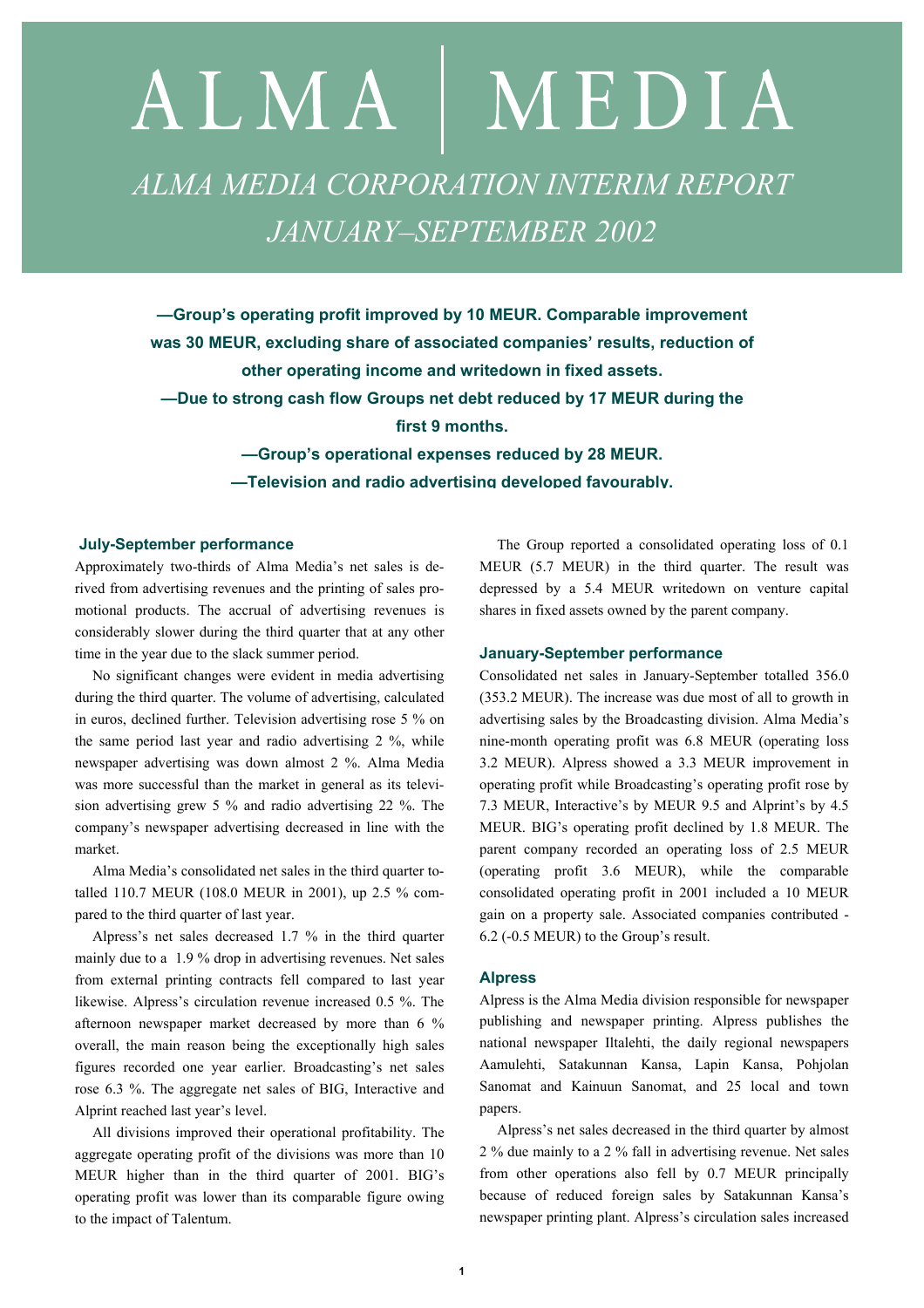0.5 % despite a fall in Iltalehti's circulation. In the comparable period the circulations of the afternoon papers were exceptionally high following the September 11 terrorist attacks in the USA. Alpress's operating profit rose 10.5 % in the third quarter to 7.4 MEUR, giving an operating margin for the period of 15.1 (13.5) %. This improvement in performance was the result of greater process efficiency and lower material costs.

Alpress's nine-month net sales fell by over 2 %. Circulation sales grew 2.5 % but advertising sales decreased 3.7 %, which was slightly less than for the markets in general. All Alpress's regional newspapers showed higher circulation sales. The afternoon newspaper market declined by over 6 % between January and September. Iltalehti saw a slight gain in market share during the period. Net sales from other operations decreased 15.8 %.

Alpress generated an operating profit of 22.2 (18.9 MEUR) for the first nine months of the year, equivalent to an operating margin of 14.7 (12.2) %. Alma Media raised its holding in Lapin Kansa Oy to 93.7 % during this period.

Alpress is gradually chaining its operations to enable the company to seek profitability by focusing expertise on specific centres of excellence. Under this strategy Alpress's three northernmost regional newspapers were reorganized into a single entity in August.

## **Broadcasting**

The Broadcasting division is responsible for television and radio broadcasting operations. It comprises MTV Oy, which manages MTV3 Channel and the Subtv cable channel, as well as Radio Nova (Suomen Uutisradio Oy) and MTV3-Tele Oy. Broadcasting's result includes its 23.4 % contribution from TV4 AB in Sweden including goodwill amortization. Its digital television operations consist of the digital MTV3 and Subty stations, 50 % of the digital sports channel Urheilukanava, and digital television development.

MTV3 Channel and Subtv were successful in their programme schedules, and as a result these channels' aggregate September share of total prime time viewing (18.00-23.00) among 10-44 year-olds rose to 43.7 % (39.5 %). Broadcasting's analogue broadcasting operations generated an operating profit of 0.6 MEUR (operating loss 6.8 MEUR) in the third quarter. Other factors contributing to the improvement in performance were an increase in advertising sales and a 4.4 MEUR reduction in costs. Broadcasting's net sales rose 6.3 % to 35.6 (33.5) MEUR. Advertising sales accounted for 32.3 (30.5 MEUR) of total net sales. MTV3 Channel's net sales increased 5.3 % and Radio Nova's net sales 22.4 % likewise. Broadcasting reported a third-quarter operating loss of 1.9 MEUR (operating loss 8.9 MEUR).

The operating loss from Broadcasting's digital television business in the third quarter was 2.2 (0.9 MEUR). The estimated impact of the Swedish TV4 AB on Broadcasting's result of operations was slightly negative. TV4 AB publishes its nine-month results on 7 November 2002.

MTV3 Channel's net sales between January and September totalled 111.7 (106.5) MEUR, up 4.9 % on the previous year. Subtv's net sales were 1.9 (0.9) MEUR and Radio Nova's 9.8 (8.0) MEUR, an increase of 22 % on the previous year. MTV3-Tele's net sales totalled 3.1 (3.3) MEUR.

Net sales of MTV Oy's 50 %-owned Urheilukanava (Sports Channel) amounted to 2.0 (0.1) MEUR. The number of viewers potentially able to view the channel remained unchanged compared to the second quarter of the year, i.e. approximately 750,000 households or 1.6 million potential viewers. This channel was included in Finnpanel Oy's TV Meter Survey at the beginning of September.

Broadcasting reported an operating loss of 9.5 (16.8) MEUR between January and September. The operating loss was significantly increased this year by expenditure on digital television and the contribution after goodwill amortization of TV4 in Sweden. Digital television's operating loss rose by 6.9 (2.3) MEUR. TV4's contribution was estimated negative on the basis of H1, having last year been 1.1 MEUR positive. TV4's impact to Broadcasting's operating profit was negative although TV4's operations have developed favourably this year. TV4 did not have to pay any franchise fee for the first half of 2001.

Excluding digital television and TV4's contribution, Broadcasting's operational EBIT was a loss of 1.0 MEUR (15.6 MEUR.)

The reduction in Broadcasting's operating loss was the result of growth in net sales coupled with lower costs. The halving of the operating licence fee at the beginning of July had a positive impact on the result of approximately 3 MEUR.

#### **Alprint**

Alma Media's Alprint division provides contract printing services. Alprint's printing plants are the Rahola plant in Tampere, specializing in magazines and sales promotional products, and the Hyvinkää printing works, which focuses on comics and puzzle books.

Alprint's comparable net sales rose 7.7 % to 15.3 MEUR during the third quarter. Net sales in the same period last year also included contract sales totalling almost 3 MEUR. Alprint reached an interim operating profit for the first time since 1998. The third-quarter operating profit was 0.3 MEUR (operating loss 1.1 MEUR). Alprint's exports to Russia grew 34.7 % and exports to the west rose 19.1 %. Domestic sales fell 10.1 %. The improvement in profitability is the result of more efficient materials management, a clear reduction in personnel and changes made to the product portfolio.

Alprint's January-September net sales totalled 45.3 (55.3) MEUR. Net sales in the previous year included the contract sales of Alpress's newspaper printing plants, totalling 9.4 MEUR, and 2.2 MEUR in net sales from the Sarankulma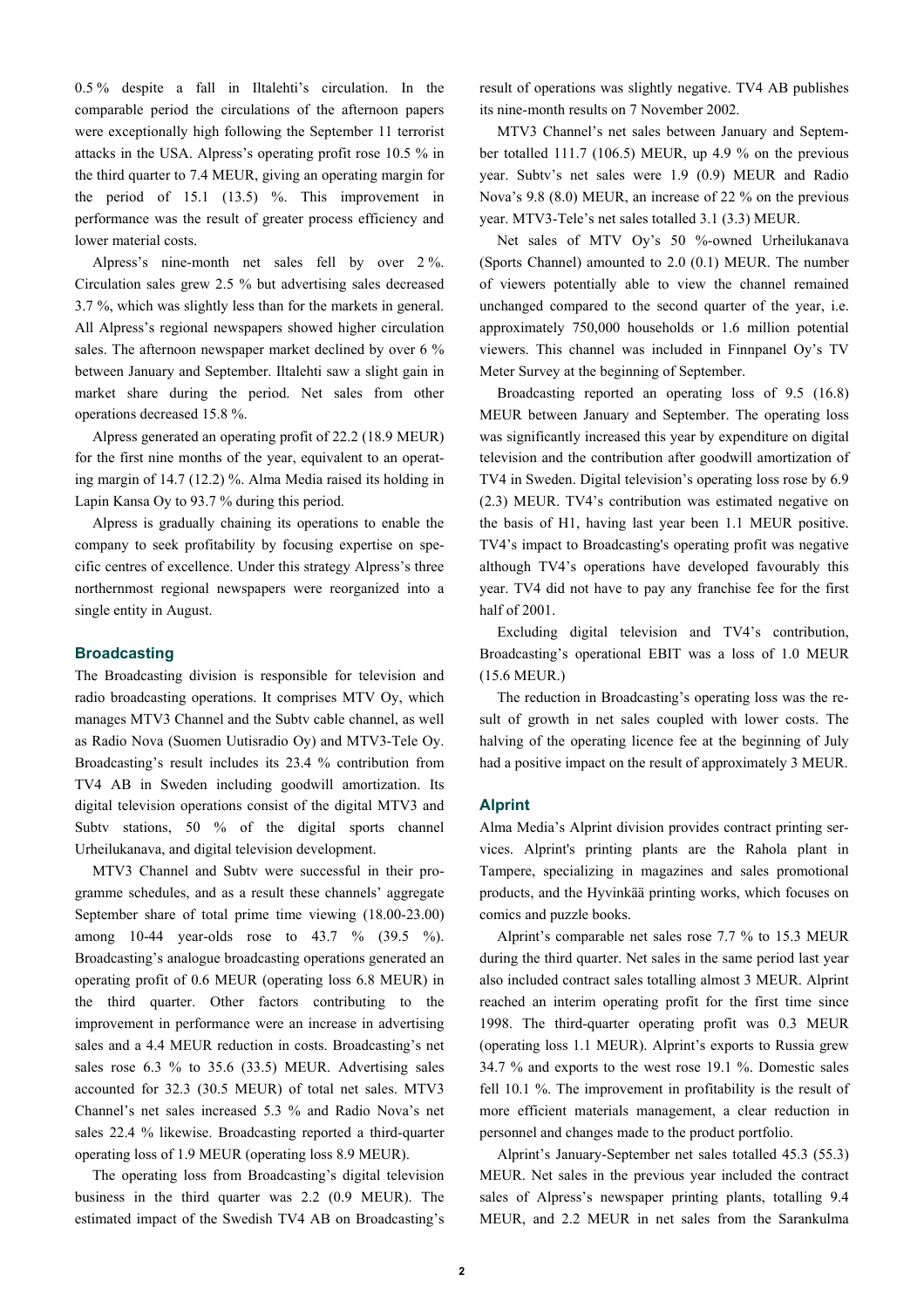printing plant sold in June 2001. Hence, the growth in comparable net sales was 3.7 %. Alprint reported an operating loss of 1.1 (5.6) MEUR. Exports to Russia rose 27.5 % and to the west 8.2 %. Domestic sales on the other hand fell 14.5 %. Productivity was also raised by a reduction in materials costs, an average of 140 fewer employees, and greater operational efficiency.

Alprint has purposefully revised its operating strategy from operations based on products to concentration on serving the needs of strategically important customers.

#### **Business Information Group**

Business Information Group (BIG) is the Alma Media division responsible for producing and distributing business information. It consists of Kauppalehti, Baltic News Service, Balance Consulting Oy, Starfunds Finland Oy set up in March 2002 to provide rating services, and Efektor Oy, a business training consultancy acquired in June 2002. Starfunds Finland Oy and Efektor Oy are 51 %-owned by Kauppalehti. Balance Consulting Oy, Starfunds Finland Oy and Efektor Oy form a business group within BIG that concentrates on providing business training courses, and on producing and commercializing financial analyses. BIG is also responsible for collaboration with Talentum Oyj which is 32.8 %-owned by Alma Media.

BIG's third-quarter net sales amounted to 9.2 (9.7) MEUR and its operating profit was 0.2 (0.5) MEUR. Talentum's contribution to BIG's third-quarter operating profit was -1.1 (- 0.7) MEUR. Talentum's net sales between July and September were 23.4 (20.5) MEUR, its operating loss was 0.9 (2.4) MEUR, and its net loss for the period was 1.8 (0.6) MEUR.

Business newspapers were, comparatively speaking, the worst hit by the drop in business-to-business advertising. BIG's advertising income fell 13 % during the third quarter. Kauppalehti's circulation income was at last year's level despite a slight decline in circulation.

Following efficiency enhancing measures Kauppalehti, BIG's largest business unit, showed an operating profit that almost reached last year's level despite a 5 % fall in net sales. Baltic News Service's net sales were 0.9 MEUR and Balance Consulting Oy's net sales were 0.2 MEUR.

BIG's January-September net sales were down by one per cent to 31.6 (31.9) MEUR. Kauppalehti's advertising revenue decreased 13 %, which was clearly less than its competitors. The telecom and banking & insurance sectors reduced advertising by almost 40 %. Advertising by the vehicle and transport sector, however, increased. Kauppalehti Online's net sales decreased 7 %.

Baltic News Service's net sales were 2.6 MEUR and it reported a slight operating profit. Balance Consulting showed net sales of 0.5 MEUR and a slight operating loss.

Talentum's net sales between January and September

amounted to 83.5 (81.9) MEUR. It reported an operating loss of 1.0 (2.0) MEUR and a net loss for the period of 2.9 MEUR (operating profit 0.2 MEUR).

BIG's January-September operating profit was 2.8 (4.6) MEUR. Talentum's impact on BIG's operating profit was -2.5 (-1.2) MEUR.

#### **Alma Media Interactive**

During the current year Alma Media Interactive's operations have comprised MTV3 Interactive, which exploits the MTV3 brand, as well as Alma Media's Classified Services, Other Content Services and Support Services. This business area's strategy was redefined in more detail during 2001 and since then Interactive has concentrated only on business activities considered able to generate an operating profit during 2002. This has meant the termination of several operations.

Alma Media Interactive is the largest Internet services provider in Finland in terms of number of users.

Of Alma Media Interactive's business units, MTV3 Internet's advertising sales and connection charges are most affected by the quiet summer months. Similarly third-quarter net sales of Jobline, which specializes in recruitment advertising, was clearly lower than one year earlier.

Alma Media Interactive's net sales rose 21 % in the third quarter to 4.1 MEUR. The largest growth was reported by MTV3 Teletext (32 %) and MTV3 Internet (63 %). Interactive's operating loss was 0.2 (2.3) MEUR.

Alma Media Interactive's January-September net sales totalled 13.1 (12.0) MEUR. Net sales in the comparable period included 2.6 MEUR in net sales from discontinued operations. The operating loss for the period was 0.3 MEUR (operating loss 9.8 MEUR). MTV3 Interactive's nine-month net sales increased 41 % to 5.2 MEUR. Net sales from Classified Services fell 8 % to MEUR 5.4. Within this segment, Jobline's net sales decreased 45 %, but net sales from classified residential and vehicle services rose 58 %. Net sales of Other Content Services more than tripled to 1.6 MEUR.

#### **Parent company**

This year the parent company has embarked on measures to release capital tied up in properties not related the Group's operations. The deals so far have had no material impact on the Group's performance. Last year's comparable figures include a 10 MEUR capital gain on a property.

The parent company's net sales in the January-September period totalled 11.7 (12.2). This included rental income of 7.5 (7.4) MEUR, of which 2.7 (1.8) MEUR was derived from outside the Group.

The parent company's operating loss was 2.5 MEUR (operating profit 3.6 MEUR).

## **Balance sheet**

The consolidated balance sheet totalled 431.1 MEUR at the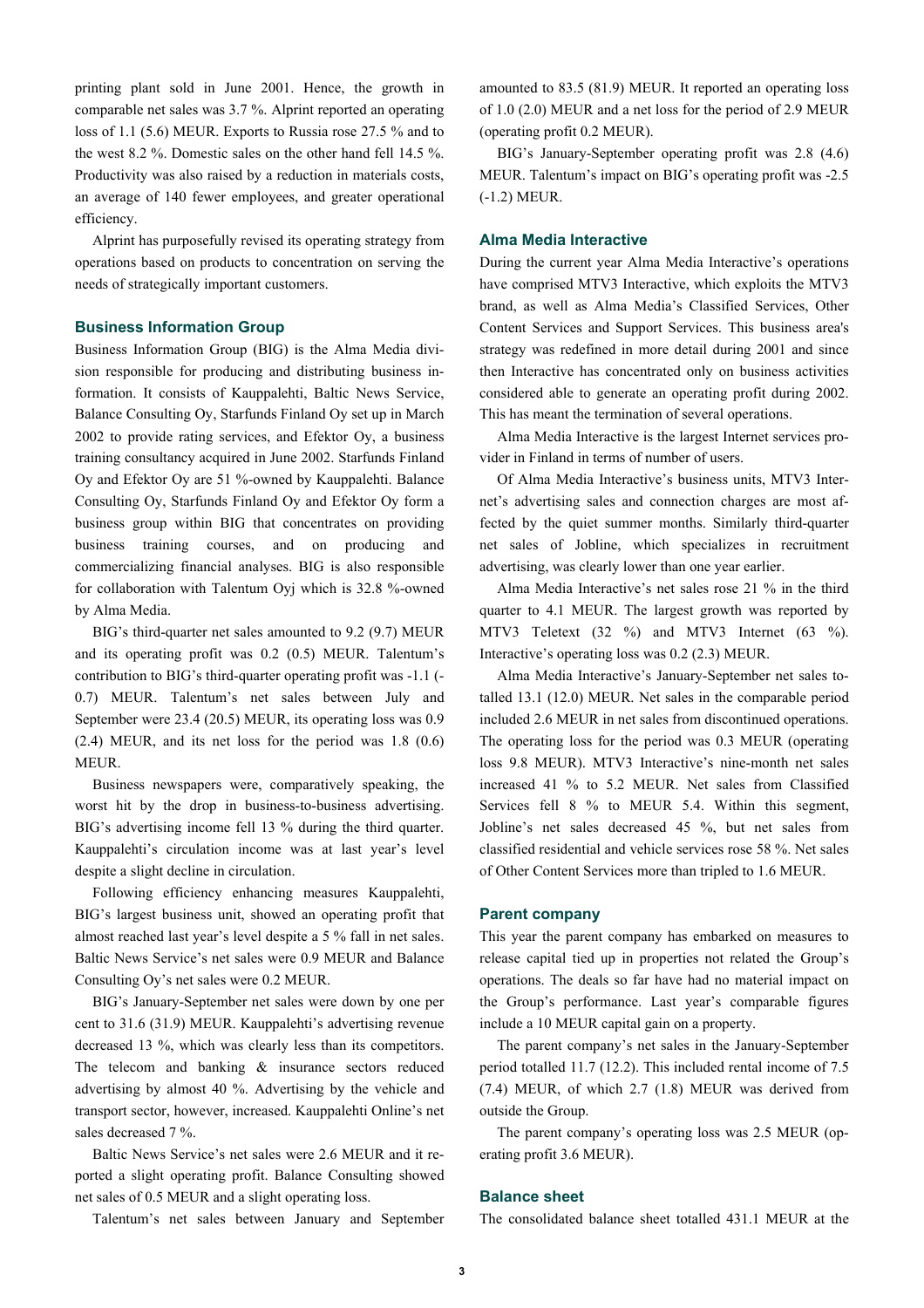end of September (31 December 2001: 453.4 MEUR). The equity ratio at the end of September was 38 % (31 December 2001: 37 %) and shareholders' equity per share was 9.94 EUR (31 December 2001: 10.26 EUR).

#### **Personnel and administration**

The average number of employees during the reporting period was 2,671 (2,851). In addition personnel also included 1,422 (1,349) part-time employees on average.

#### **Investments**

The Group continued to pursue a cautious investment policy during the third quarter. Capital expenditure between January and September amounted to 10.4 (84.1) MEUR. Maintenance items totalled 6.9 MEUR and acquisition of shares in Group companies totalled 3.5 MEUR.

#### **The Alma Media share**

Trading in Alma Media shares was clearly slacker than in the same period last year. Altogether 23,000 (647,000) Series I shares, 1,297,000 (1,615,000) Series II shares and 7,400 (3,250) A warrants under the 1999 bond with warrants were traded on the Helsinki Exchanges during the period. Alma Media's market capitalization at the end of the September was 306 (252) MEUR.

#### **Share performance January-September 2002 (EUR)**

|                     | <b>Highest</b> | Lowest | 30 Sept. 2002 |
|---------------------|----------------|--------|---------------|
| Series I            | 22.50          | 15.52  | 21.00         |
| <b>Series II</b>    | 23.24          | 16.00  | 18.25         |
| 1999 A warrant 5.00 |                | 2.50   | 2.50          |

Alma Media's share performance between January and September was clearly better than the HEX all-share index and the index for Alma Media's sector. The price of the Series I share was 11 % and of the Series II share 14 % higher at the end of September than at the start of the year. During the same period the HEX all-share index fell 41 %, the portfolio index 24 % and the media and publishing index 9 %.

As decided by the Annual General Meeting on 24 March 1999, the company offered bonds with warrants to personnel totalling 1,220,000 Finnish markka. The attached warrants may be exercised to subscribe for at most 610,000 Alma Media Corporation Series II shares. The subscription period for the A warrants began on 28 May 2001 and for the B warrants it begins on 28 May 2003. In both cases the subscription period ends on 30 June 2006.

The Board of Directors has no unexercised authorizations to raise the share capital.

#### **Subsequent events**

Talentum announced on 24 October 2002 that its subsidiary Satama Interactive will record a 9.4 MEUR goodwill writedown in its 2002 accounts, which will reduce BIG's operating profit by 2 MEUR during last quarter**.**

#### **Prospects to the year end**

Alma Media does not expect any rapid economic recovery during the final quarter. The volume of media advertising this year will remain below last year's level.

Alpress's full-year net sales are expected to remain slightly below last year's level but its operating profit will be significantly higher than last year.

Broadcasting's full-year net sales is expected to increase somewhat on last year. The operating loss will be significantly smaller than last year. The division's analogue business will report a positive result for the full year.

Alprint's full-year comparable net sales are expected to reach last year's level. Cash flow is forecasted to be positive for the whole year. Alprint will report an operating loss for the fourth quarter and the full year.

BIG's net sales for the final quarter of the year will be lower than last year. Excluding Talentum, the division's fullyear operating profit is expected to almost reach last year's level.

Alma Media Interactive still aims to break even this year. Alma Media's consolidated net sales is anticipated to increase slighty on last year's level and the Group's full-year result of operations is expected to be positive.

Alma Media publishes its results for the full year 2002 on 13 February 2003.

The figures in this interim report are unaudited.

## ALMA MEDIA CORPORATION THE BOARD OF DIRECTORS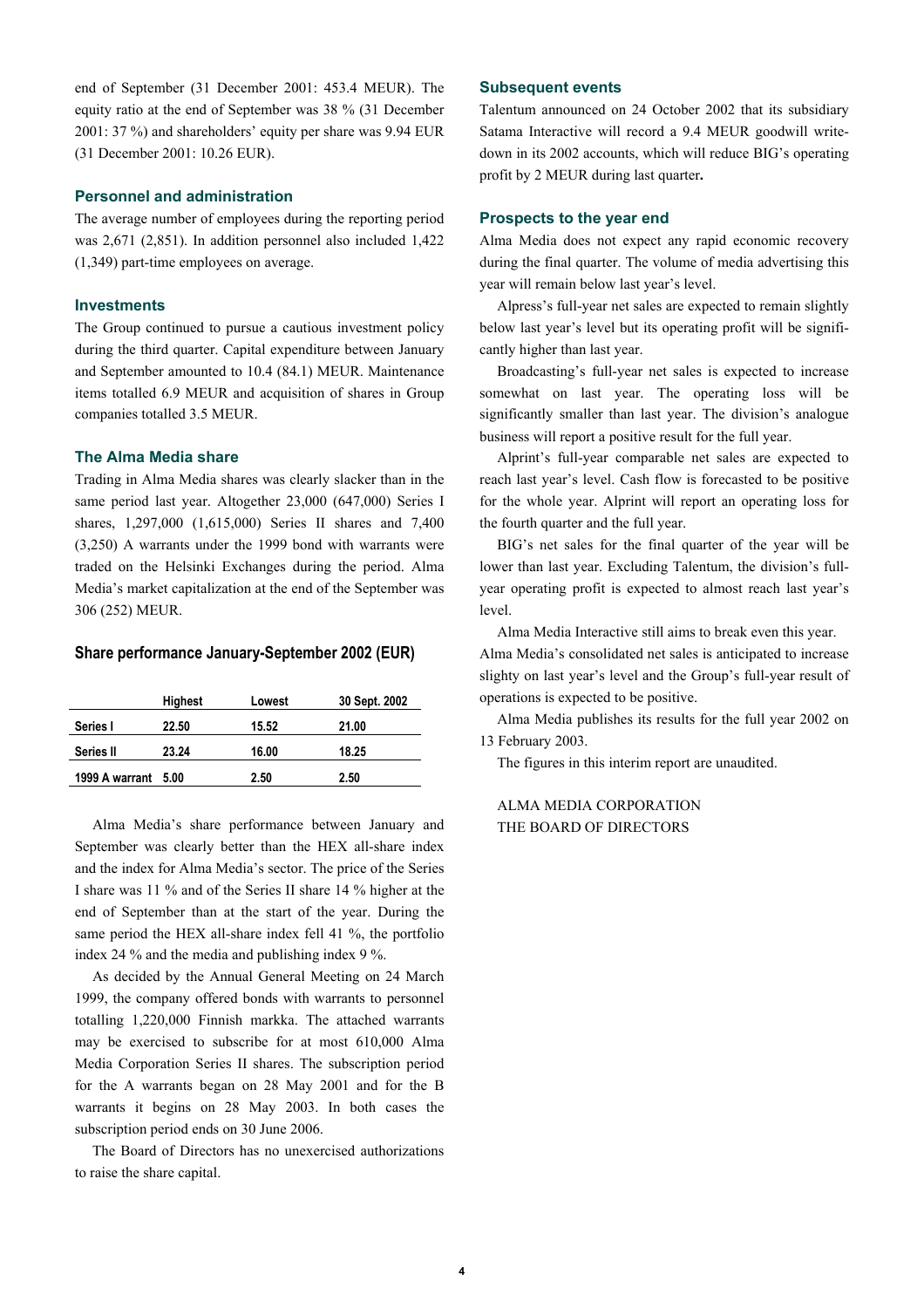# **CONSOLIDATED INCOME STATEMENT (MEUR)**

|                             | 2002     | 2001     | 2002     | 2001     | 2001     |
|-----------------------------|----------|----------|----------|----------|----------|
|                             | 7-9      | $7-9$    | $1-9$    | $1-9$    | $1 - 12$ |
| <b>NET SALES</b>            | 110.7    | 108.0    | 356.0    | 353.2    | 478.3    |
| Share of associated         |          |          |          |          |          |
| companies' results          | $-2.1$   | $-2.3$   | $-6.2$   | $-0.5$   | $-3.8$   |
| Other operating income      | 0.6      | 0.4      | 2.0      | 12.5     | 14.6     |
| Operating expenses          | $-109.3$ | $-111.8$ | $-345.0$ | $-368.4$ | $-508.5$ |
| <b>OPERATING</b>            |          |          |          |          |          |
| PROFIT / LOSS               | $-0.1$   | $-5.7$   | 6.8      | $-3.2$   | $-19.4$  |
| Financial income            |          |          |          |          |          |
| and expenses                | $-1.8$   | $-2.1$   | $-5.4$   | $-4.6$   | $-7.2$   |
| <b>PROFIT / LOSS BEFORE</b> |          |          |          |          |          |
| <b>EXTRAORDINARY ITEMS</b>  | $-1.9$   | $-7.8$   | 1.4      | $-7.8$   | $-26.6$  |
| Extraordinary income        | 0.0      | 0.0      | 0.0      | 0.0      | 0.0      |
| Extraordinary expenses      | 0.0      | $-1.2$   | $-0.1$   | $-1.7$   | $-2.2$   |
| <b>PROFIT / LOSS BEFORE</b> |          |          |          |          |          |
| <b>TAXES AND</b>            |          |          |          |          |          |
| <b>MINORITY INTEREST</b>    | $-1.9$   | $-9.0$   | 1.3      | $-9.5$   | $-28.8$  |
| Taxes $*$ )                 | $-0.5$   | $-0.4$   | $-2.6$   | $-0.9$   | 5.2      |
| Minority interest           | $-0.2$   | $-0.1$   | $-0.6$   | $-0.4$   | $-0.5$   |
| <b>NET LOSS</b>             | $-2.6$   | $-9.5$   | $-1.9$   | $-10.8$  | $-24.1$  |

\*) Taxes include taxes corresponding to the result for the period

# **CONSOLIDATED BALANCE SHEET (MEUR)**

|                           | 2002            | 2001            | 2001    |  |
|---------------------------|-----------------|-----------------|---------|--|
|                           | <b>30 Sept.</b> | <b>30 Sept.</b> | 31 Dec. |  |
| <b>ASSETS</b>             |                 |                 |         |  |
| <b>FIXED ASSETS</b>       |                 |                 |         |  |
| Intangible assets         | 19.9            | 21.9            | 20.5    |  |
| Goodwill on consolidation | 17.9            | 17.8            | 18.8    |  |
| Tangible assets           | 117.8           | 133.5           | 129.7   |  |
| Investments               | 148.8           | 170.0           | 168.0   |  |
| <b>CURRENT ASSETS</b>     |                 |                 |         |  |
| Inventories               | 53.1            | 51.9            | 52.8    |  |
| Receivables               | 52.7            | 52.8            | 44.4    |  |
| Cash and bank             | 20.9            | 17.3            | 19.2    |  |
|                           | 431.1           | 465.2           | 453.4   |  |

# **CONSOLIDATED BALANCE SHEET (MEUR)**

|                               | 2002  | 2001              | 2001    |
|-------------------------------|-------|-------------------|---------|
|                               |       | 30 Sept. 30 Sept. | 31 Dec. |
| SHAREHOLDERS'                 |       |                   |         |
| <b>EQUITY AND LIABILITIES</b> |       |                   |         |
| SHAREHOLDERS'                 |       |                   |         |
| <b>EQUITY</b>                 | 156.4 | 174.0             | 161.5   |
| <b>MINORITY INTEREST</b>      | 1.3   | 2.6               | 2.8     |
| <b>PROVISIONS</b>             | 2.8   | 2.1               | 3.3     |
| <b>LIABILITIES</b>            |       |                   |         |
| Long-term                     | 125.7 | 95.0              | 138.2   |
| Short-term                    | 144.9 | 191.5             | 147.6   |
|                               | 431.1 | 465.2             | 453.4   |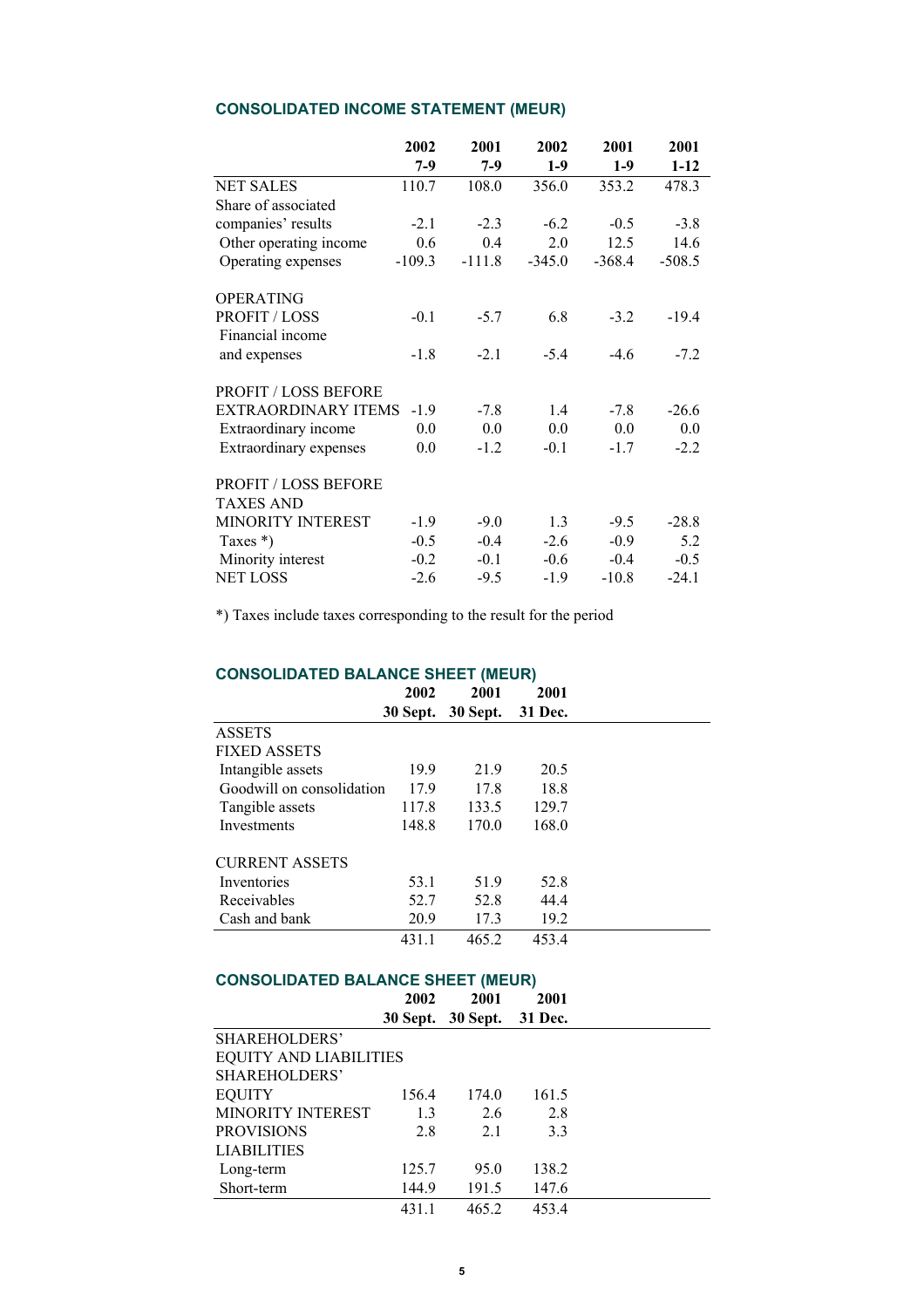| <b>CAPITAL EXPENDITURE (MEUR)</b>          |      |                   |         |       |          |
|--------------------------------------------|------|-------------------|---------|-------|----------|
|                                            | 2002 | 2001              | 2002    | 2001  | 2001     |
|                                            | 7-9  | 7-9               | $1-9$   | $1-9$ | $1 - 12$ |
| Gross capital expenditure                  |      |                   |         |       |          |
| on fixed assets                            | 1.7  | 8.5               | 10.4    | 84.1  | 94.4     |
| <b>GROUP CONTINGENT LIABILITIES (MEUR)</b> |      |                   |         |       |          |
|                                            | 2002 | 2001              | 2001    |       |          |
|                                            |      | 30 Sept. 30 Sept. | 31 Dec. |       |          |
| For own commitments                        |      |                   |         |       |          |
| Pledges                                    | 0.8  | 0.2               | 0.7     |       |          |
| Mortgages on land                          |      |                   |         |       |          |
| and buildings                              | 7.6  | 9.8               | 9.8     |       |          |
| Chattel mortgages                          | 5.6  | 5.6               | 5.6     |       |          |
| Other own commitments                      |      |                   |         |       |          |
| Leasing commitments                        | 1.3  | 1.3               | 1.3     |       |          |
| Other commitments                          | 1.6  | 1.7               | 1.6     |       |          |
|                                            | 16.9 | 18.6              | 19.0    |       |          |

| 02 | 02 | 0.7                                         |
|----|----|---------------------------------------------|
| 11 | 11 | 06                                          |
|    |    | Maturity of Group's leasing payments (MEUR) |

Most of the Group's companies operated in leased business premises. The rental agreements vary in duration from six months to 20 years. Annual rental payments currently total approx. 7.6 MEUR. Some of these business premises have been sub-let and contribute approx. 1.7 MEUR in income.

# **NET SALES BY DIVISION (MEUR)**

|                                   | 2002   | 2001   | 2002    | 2001    | 2001    |
|-----------------------------------|--------|--------|---------|---------|---------|
|                                   | $7-9$  | $7-9$  | $1-9$   | $1-9$   | $1-12$  |
| Alpress                           | 48.9   | 49.7   | 151.3   | 154.9   | 207.9   |
| <b>Business Information Group</b> | 9.2    | 9.7    | 31.6    | 31.9    | 44.0    |
| Broadcasting                      | 35.6   | 33.5   | 123.7   | 117.6   | 162.6   |
| Interactive                       | 4.1    | 3.4    | 13.1    | 12.0    | 15.7    |
| Alprint                           | 15.3   | 16.9   | 45.3    | 55.3    | 73.1    |
| Parent company                    | 3.9    | 4.1    | 11.7    | 12.2    | 16.3    |
| Intragroup sales                  | $-6.3$ | $-9.3$ | $-20.7$ | $-30.7$ | $-41.3$ |
| Total                             | 110.7  | 108.0  | 356.0   | 353.2   | 478.3   |

## **OPERATING PROFIT / LOSS BY DIVISION (MEUR)**

|                                   | 2002   | 2001   | 2002   | 2001    | 2001     |
|-----------------------------------|--------|--------|--------|---------|----------|
|                                   | $7-9$  | 7-9    | $1-9$  | $1-9$   | $1 - 12$ |
| Alpress                           | 7.4    | 6.7    | 22.2   | 18.9    | 22.6     |
| <b>Business Information Group</b> | 0.2    | 0.5    | 2.8    | 4.6     | 4.9      |
| <b>Broadcasting</b>               | $-1.9$ | $-8.9$ | $-9.5$ | $-16.8$ | $-23.4$  |
| Interactive                       | $-0.2$ | $-2.3$ | $-0.3$ | $-9.8$  | $-14.3$  |
| Alprint                           | 0.3    | $-1.1$ | $-1.1$ | $-5.6$  | $-7.2$   |
| Parent company                    | $-0.6$ | $-1.1$ | $-2.5$ | 3.6     | $-2.7$   |
| <b>Group entries</b>              | $-5.3$ | 0.5    | $-4.8$ | 1.9     | 0.7      |
| Total                             | $-0.1$ | $-5.7$ | 6.8    | $-3.2$  | $-19.4$  |